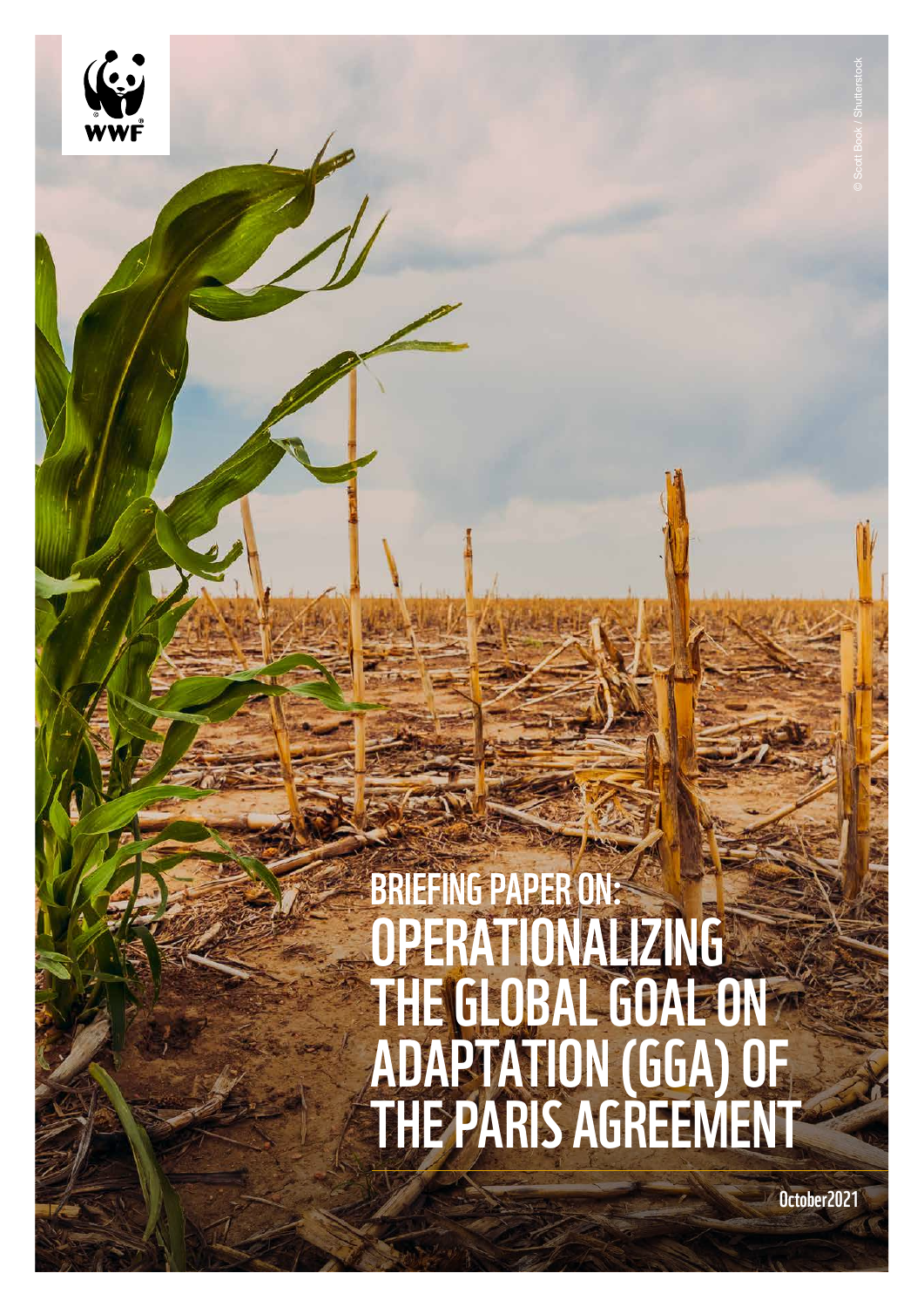## INTRODUCTION

Climate change is no longer a future concern but a current reality. Global average temperatures have already risen by 1 degree centigrade and the impacts of climate change are being felt worldwide. While climate change is affecting countries around the globe, developing countries and in particular the most vulnerable communities, biodiversity, and nature are feeling the brunt of its climate impacts. These vulnerable people are the least responsible for causing climate change but are in the frontline of its impacts. Therefore urgently enhancing adaptation actions today is imperative.

Developing countries are already making significant investments in adaptation, which often complement but can also divert resources away from other development priorities. With climate impacts rising and set to becoming more severe in the years ahead, this means most developing countries cannot meet the growing adaptation needs without further support. The UNEP's 2016 Adaptation Gap Report found that the cost of adaptation in developing countries, as one important expression of the need, could range between USD 140 – 300 billion annually by 2030 and between USD 280 – 500 billion annually by 2050 depending on the level of mitigation ambitions.

While increasing mitigation ambition is fundamental to reduce future impacts from climate change, adaptation action must also be scaled up significantly and quickly. In Paris, governments recognized the importance of enhancing adaptation action. **The Global Goal on Adaptation (GGA) was established as the Paris Agreement Article 7.1 with the aim of "enhancing adaptive capacity, strengthening resilience and reducing vulnerability to climate change, with a view to contributing to sustainable development and ensuring an adequate response in the context of the temperature goal".** The establishment of the GGA was widely supported as part of the strategy to increase focus on adaptation in the Paris Agreement.

The GGA could be framed as the "North Star" providing the direction of travel to unifying work on adaptation, in conjunction with mitigation ambition. It also serves the strategic purpose of increasing attention on adaptation in order to drive action in planning, concrete implementation and cooperation. It also allows us to assess and review the collective progress towards achieving the purpose of the Paris Agreement and its long- term goals through the global stocktake (GST) process. The assessment of collective progress towards achieving the global goal on adaptation is therefore a process of measuring the direction of travel in terms of enhancing adaptive capacity, strengthening resilience, and reducing vulnerability. The GST will also recognize the adaptation efforts of developing country Parties, enhance the implementation of adaptation action taking into account adaptation communications, and review the adequacy and effectiveness of adaptation and support provided for adaptation.

#### **The Global Goal on Adaptation (GGA) features three core components:**

Enhancing adaptive Strengthening resilience Enhancing adaptive capacity

Strengthening resilience



Reducing vulnerability to climate change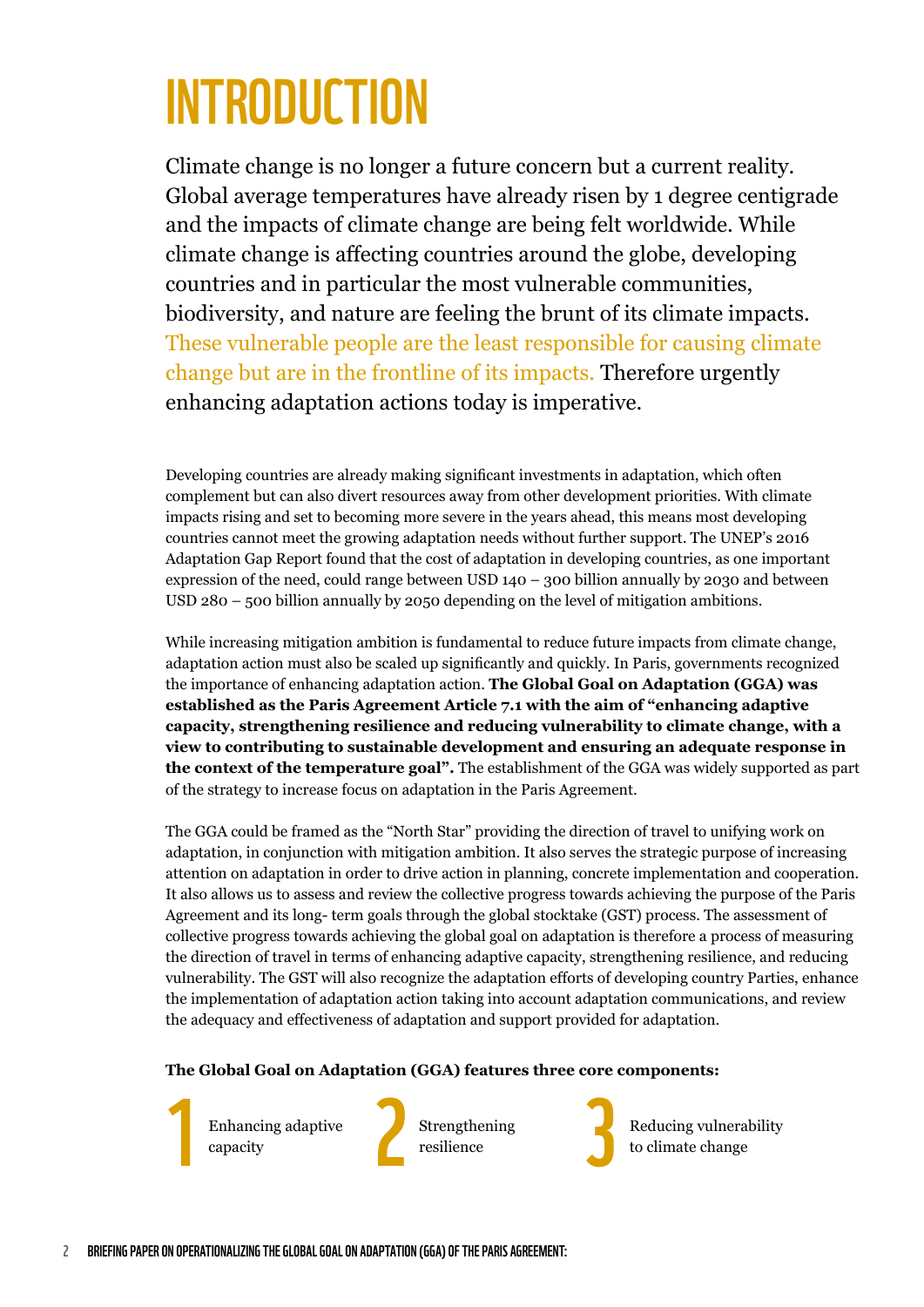## PROGRESS SO FAR

In 2019, the Conference of the Parties service as the meeting of the Parties to the Paris Agreement (CMA) requested the Adaptation Committee "to consider approaches to reviewing the overall progress made in achieving the global goal on adaptation and to reflect the outcome of this consideration in its 2021 annual report." This [technical paper](https://unfccc.int/sites/default/files/resource/ac20_5a_gga_tp.pdf) has been prepared to support this request and is intended to help inform the discussion within the AC on approaches to assessing the global goal on adaptation. Additionally, this technical paper also fulfils an activity in the Adaptation Committee's 2019- 2021 flexible work plan. In the run-up to COP26, the UK incoming presidency had undertaken a number of consultations to get views from parties and relevant stakeholders on the global goal on adaptation.

### CHALLENGES TOWARDS OPERATIONALIZING GGA

Unlike mitigation which might be quite straightforward to review overall progress in terms of tons of carbon-dioxide reductions, adaptation has multiple challenges and might be hard to quantify and qualify at a global or even across level. Some of the challenges in the operationalization of GGA could be but are not limited to:

- (i) **Methodological challenges:** It is difficult to quantify the result of the intervention, the goal post of building resilience is constantly shifting as it links with mitigation ambition, designing a system which can aggregate results across different themes vs scale, etc..
- (ii) **Adaptation Database:** National level data based on adaptation is lacking including the vulnerability assessment for different themes vs scale.
- (iii) **Definition of adaptation intervention:** There is still a lack of agreement on what activities are referred to as adaptation vs development. Adaptation activities are very locally specific.
- (iv) **Financing and Capacity constraints:** Several developing countries have inadequate capacity and finance availability for adaptation.

Despite the above-mentioned challenges, there is a strong need to operationalize the global goal on adaptation especially in the light of many countries are in the process of finalizing their National Adaptation Plans (NAPs) and Adaptation Communication (AC), which might provide some direction on various sectoral approaches that countries will adopt. Beyond this, we also need to see lessons learned from other UN processes especially the SDGs and the Sendai Framework on their collective global process, and should develop an **evolving global framework for measuring overall progress on global goal on adaptation which can be flexible and adaptive as time progresses on.**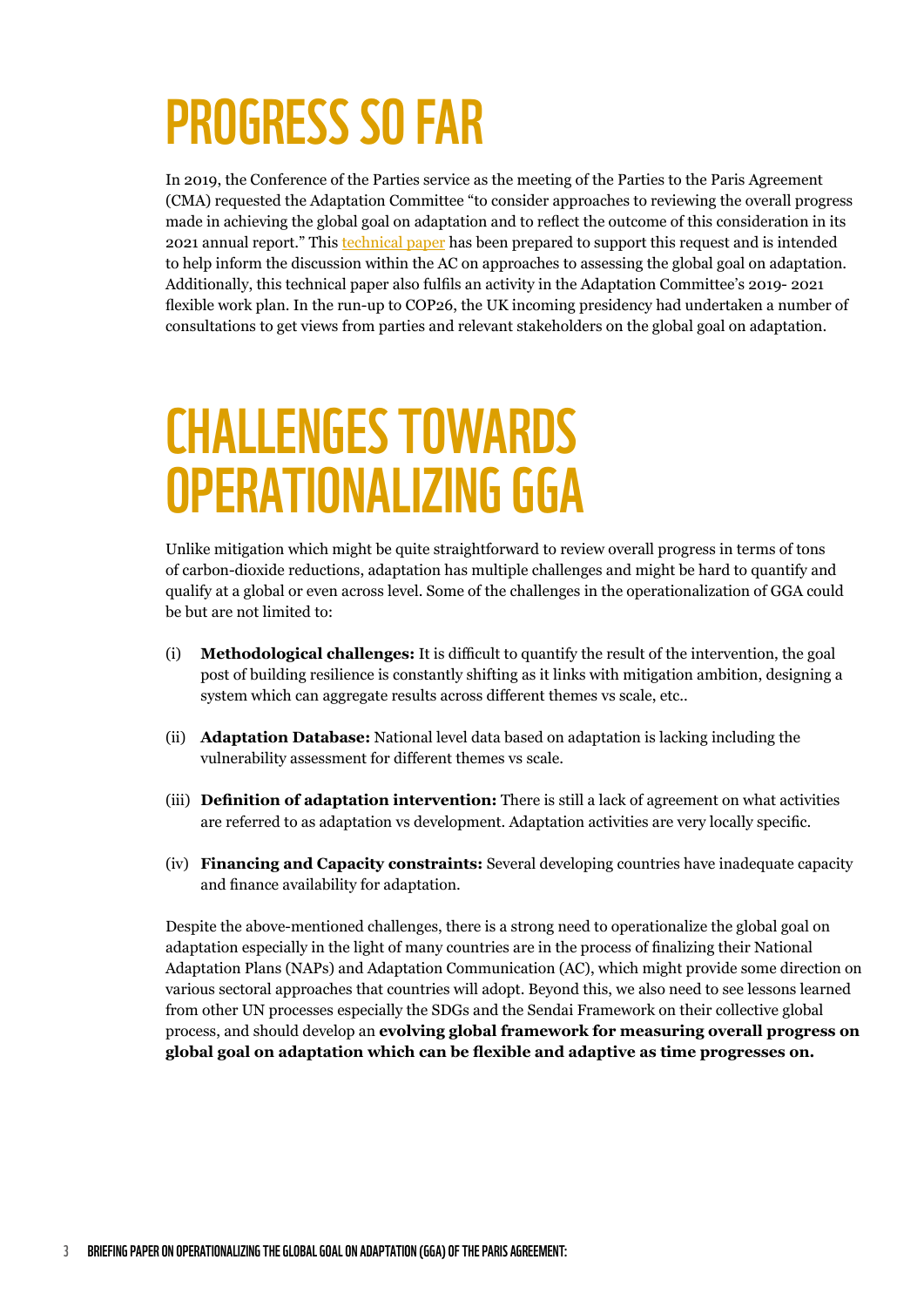### KEY MILESTONES FOR ACHIEVING THE OVERALL PROGRESS ON GGA

The Paris Agreement made significant strides in increasing the focus on adaptation under the conventions. It could be argued that the goal of addressing adaptation on parity with mitigation was achieved at least on paper. It is now time to translate that commitment into action and to ensure that adaptation to be a priority as the Paris Agreement is implemented. However, there remains a lot of work to do to ensure that the GGA is operationalized in a way that best meets the needs of developing countries. In order to assess the progress towards the GGA, key milestones could be developed to determine the direction of travel and assess progress along the journey to achieve the goal. Below is a list of key milestones, which include but is not only limited to:

- 1. **Accelerate development and implementation of the National Adaptation Plans (NAPs):** All developing countries should prepare and submit NAP as soon as possible but no later than 2022, in advance of the global stocktake (GST) process, and immediately begin implementing the adaptation priorities.
- 2. **Advance metrics and indicators for the GGA:** Based on the work of the Adaptation Committee (AC), Parties should advance and take decisions for metrics and indicators to operationalize the GGA. The lesson learned from other international UN processes especially the SDGs and the Sendai Framework on Disaster Risk Reduction (SFDRR) on their collective global process also needs to be adopted.
- 3. **Streamlined adaptation communication:** There needs to be appropriate guidance for a streamlined adaptation communication process to assist developing countries in effectively and efficiently managing their adaptation planning, addressing monitoring challenges, as well as meeting reporting requirements. This should take into account the different roles of NDCs, NAP, and National Communication as well as synergies with the SDGs and Sendai Framework.
- 4. **Assess capacity gaps:** All developing countries should have available assessments of their existing capacity and projected gaps, to develop adaptation strategies and meet adaptation needs, with a clear requirement of international support to be provided.
- 5. **Enhance capacity building for adaptation:** The Paris Committee on Capacity-Building (PCCB) must prioritize activities addressing capacity constraints related to adaptation planning and implementation in developing countries, including converting the adaptation elements of the NDC and Adaptation Communication into fundable projects.
- 6. Defining an **nature-based solutions approach for measuring progress,** considering community-based adaptation and ecosystem-based adaptation.
- 7. **Setting a science-based adaptation finance target:** An adaptation finance support must be based on scientific analysis, needs to adapt to global warming impact scenarios and level of realized mitigation ambitions, and should be provided by developed countries taking into account their historical responsibilities.
- 8. **Ensure funding for priority actions:** Developed countries should provide the developing countries with the finance needed for the preparation and implementation of the NAPs priorities and the adaptation components of their NDCs.
- 9. **Meeting the adaptation needs of developing countries:** SBSTA should develop various adaptation scenarios for a range of possible temperature scenarios, taking into account the IPCC reports. A mechanism should be developed to trigger support for adaptation corresponding to the most likely scenarios in light of likely emission trajectories based on existing pledges and the impacts thereof.
- 10. **Review of existing national adaptation institutions:** Countries must review their institutional setting with the view to addressing the existing gaps and future needs to ensure the successful operationalization of the GGA.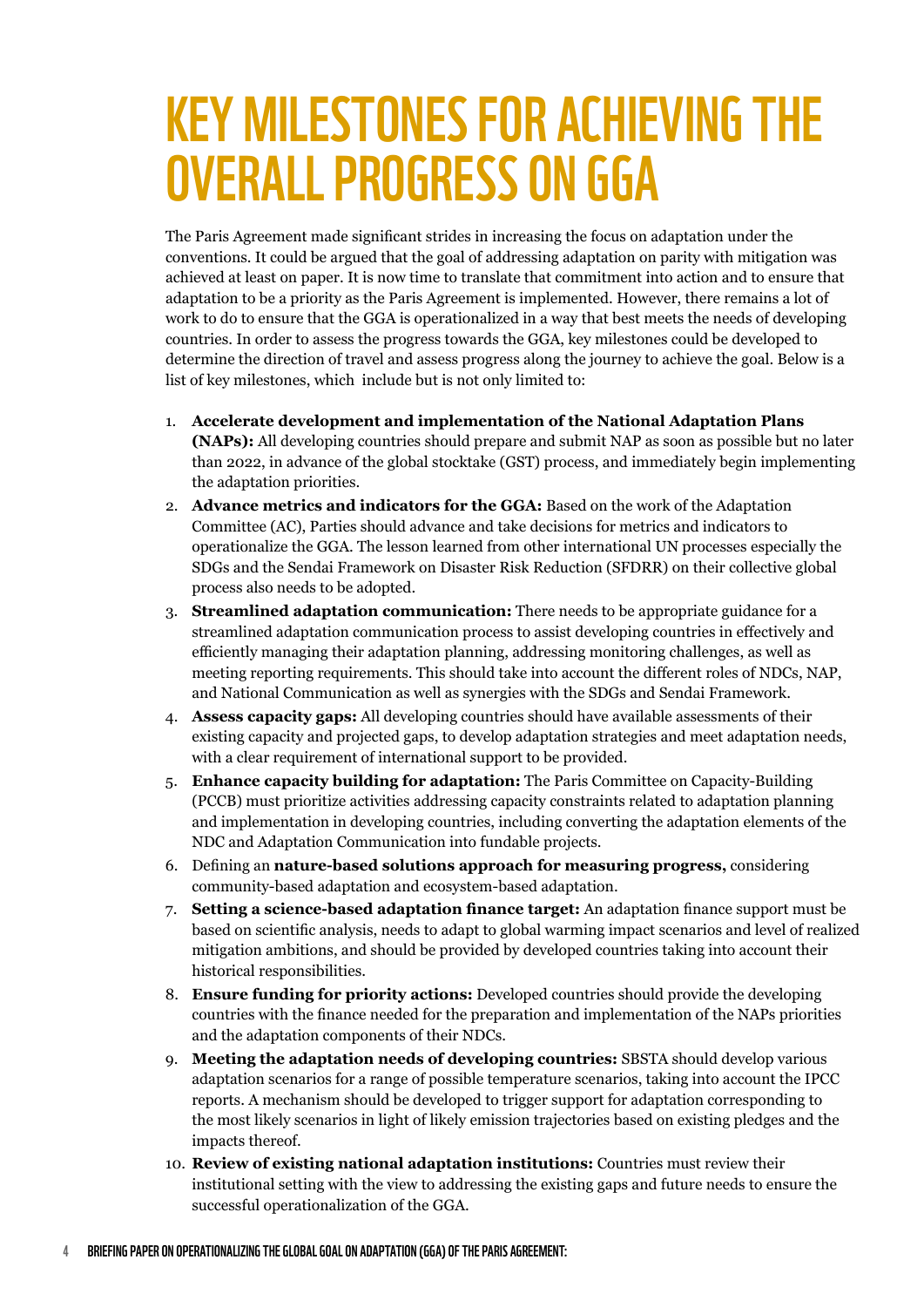## COP 26 DECISION LANGUAGE ON OPERATIONALIZING THE GGA

To further strengthen the GGA and to operationalize it as soon as possible towards meeting the objective as outlined in the Paris Agreement, the COP26 must take a concrete decision as a part of the CMA decision. The decision should be to operationalize the GGA with a clear road map and timeline and to provide adequate support for the implementation of the GGA objective on the ground. The following table outlines suggestions for the decision texts on the GGA as part of the CMA 3 decision at COP26.

| <b>Agenda Item</b>                                     | <b>Proposed Decision Text as part of (X/CMA 3)</b>                                                                                                                                                                                                                                                                                                                                                                                                                                                                                                                                                                                                                                        |
|--------------------------------------------------------|-------------------------------------------------------------------------------------------------------------------------------------------------------------------------------------------------------------------------------------------------------------------------------------------------------------------------------------------------------------------------------------------------------------------------------------------------------------------------------------------------------------------------------------------------------------------------------------------------------------------------------------------------------------------------------------------|
| Global Goal on<br><b>Adaptation (CMA</b><br>Item 16.b) | Decides to operationalize the Global Goal on Adaptation (GGA) as part<br>of the Paris Agreement with an aim of enhancing adaptive capacity,<br>strengthening resilience, and reducing vulnerability to climate<br>change.                                                                                                                                                                                                                                                                                                                                                                                                                                                                 |
|                                                        | Requests the Adaptation Committee (AC) to review the existing<br>national frameworks for monitoring and evaluation on climate<br>adaptation where available, and to translate those elements and<br>lessons learned from national level to consolidate further inputs to<br>the global framework on GGA.                                                                                                                                                                                                                                                                                                                                                                                  |
|                                                        | Requests the Adaptation Committee (AC), to provide a<br>recommendation of a global framework for measuring overall<br>progress on GGA that informs to the Global Stocktake (GST) process,<br>which is flexible and adaptive, reflecting the adaptation priorities of<br>the countries National Adaptation Plans (NAPs) and the adaptation<br>communication. AC in close collaboration with LEG, SCF, Paris<br>Committee of Capacity Building, CTCN, SDG, Sendai Framework<br>on Disaster Risk Reduction and other relevant Organizations, Civil<br>Society, researchers and experts prepare the draft global framework<br>for further consideration from parties to be adopted at COP 27. |
|                                                        | Invites Parties, organizations, researchers, civil societies, and experts<br>in providing their views on the elements, approaches, matrix, and<br>indicators of the global framework on GGA through submission by<br>31st March 2022 to the UNFCCC.                                                                                                                                                                                                                                                                                                                                                                                                                                       |
|                                                        | Requests the Adaptation Committee (AC) in close consultation with<br>COP 26 presidency to organise a workshop during 56th SBs session<br>on GGA inviting parties, relevant organizations, civil societies and<br>experts to consolidate further inputs on providing recommendations<br>on the global framework on GGA.                                                                                                                                                                                                                                                                                                                                                                    |
|                                                        | Requests the developed countries to provide financial support<br>needed by the Adaptation Committee (AC) and the UNFCCC<br>Secretariat to undertake the work for preparing the draft global<br>framework for further consideration from parties to be adopted<br>at COP 27.                                                                                                                                                                                                                                                                                                                                                                                                               |